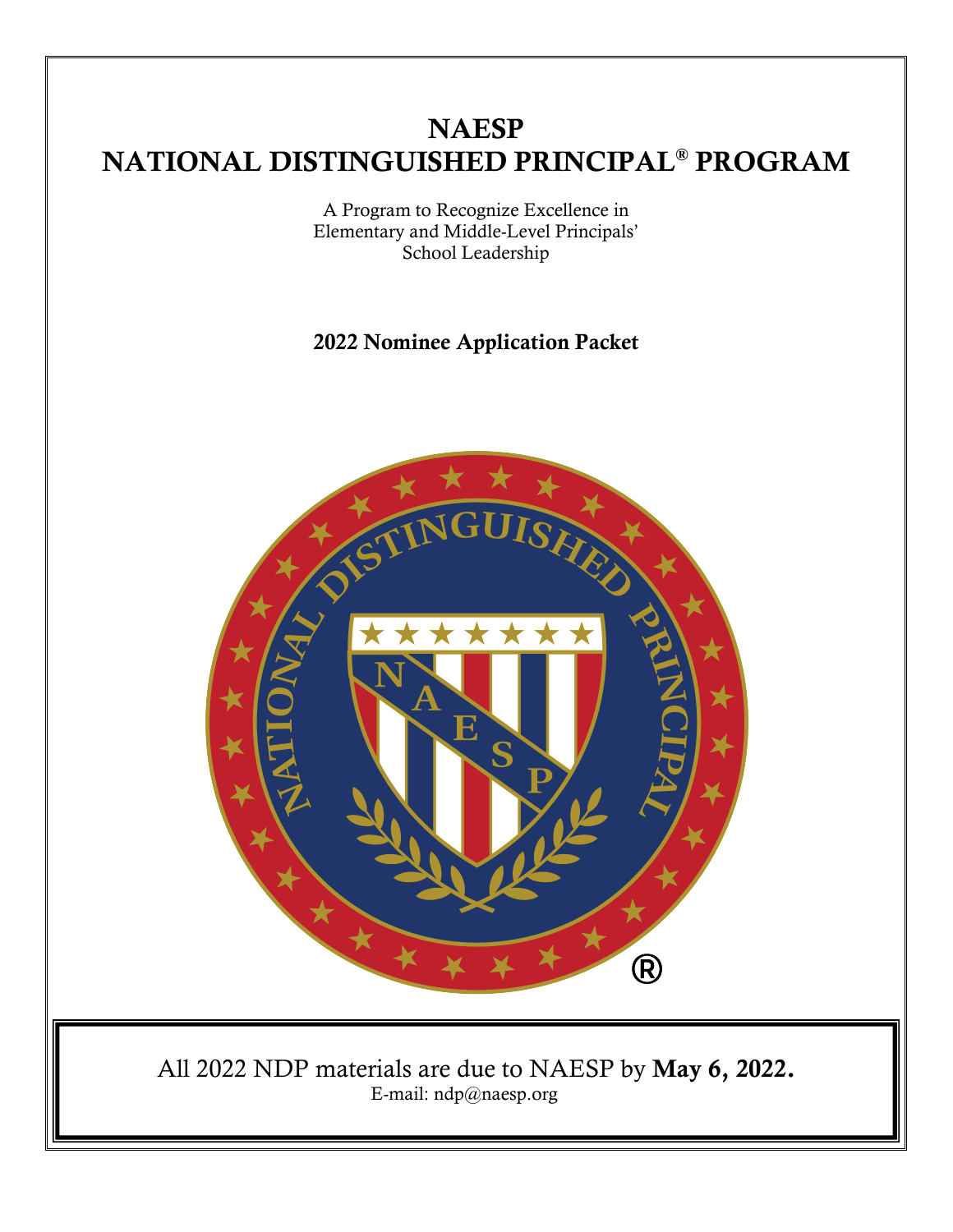

NAESP NATIONAL DISTINGUISHED PRINCIPAL® PROGRAM



A Program to Recognize Excellence in Elementary and Middle-Level School Leadership

## PROGRAM BACKGROUND

The National Distinguished Principals® (NDP) program was established in 1984 to recognize elementary and middle level principals who set high standards for instruction, student achievement, character, and climate for the students, families, and staffs in their learning communities. The program was based on three fundamental ideas:

- Children's attitudes towards learning and their perceptions of themselves as lifelong learners are established in the beginning school years.
- The scope and quality of children's educational experiences are determined primarily by the school principal, who establishes, through the important work of teachers and the support of caring parents, the character of a particular school's program.
- The dedication and enthusiasm of the outstanding principals who guide children's early education experiences should be acknowledged to both show appreciation for their work as well as to allow them to serve as models for others in the field.

Each year, NDPs represent pre-K–8 public schools from all across the country, as well as principals in U.S. private schools and those from the United States Departments of Defense Office of Educational Activity and the United States Department of State Office of Overseas Schools. Public school elementary and middle-level principals are nominated by peers in their state, and final selections are made by committees appointed by each of NAESP's state affiliate offices. Honorees from private schools and overseas schools are selected by special committees.

Criteria established by NAESP require that the individual is a practicing principal with at least five years' experience in the principalship, who plans to continue as a practicing principal. The principal must demonstrate evidence of outstanding contributions to the community and education profession and:

- Be a member of NAESP for three consecutive years at the time of nomination and maintain membership through the conclusion of the NAESP Award Ceremony;
- Has been a building principal (not assistant principal) for five years;
- Is clearly committed to excellence;
- Leads a school that has programs designed to meet the academic and social needs of all students; and
- Has firm ties to parents and the community.

#### PLEASE NOTE

Anyone currently holding a position on the NAESP Board of Directors, during the official nomination time period, or during the year they would serve as NDP is ineligible for NDP selection.

Elementary school NDP candidates must be principals of schools with students in either grades pre-K, K, 1, 2, 3, or 4, though older students may attend as well.

Middle level school NDP candidates must be principals of schools with students in grades 4, 5, 6, 7, and/or 8 only.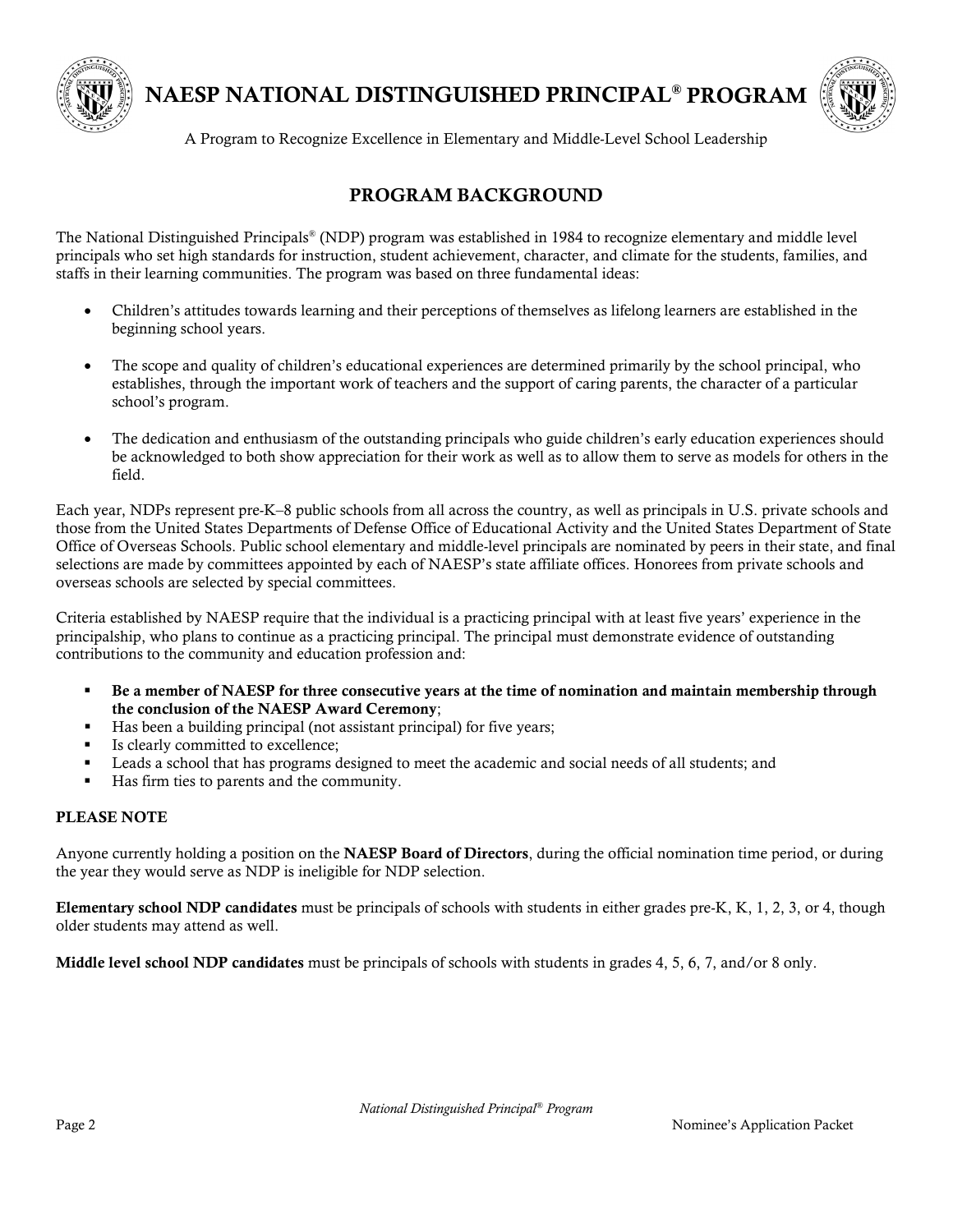NAESP NATIONAL DISTINGUISHED PRINCIPAL® PROGRAM

# Nominee's Application Form

(TO BE COMPLETED BY NOMINEE - Please type, word process, or print clearly)

| Name Prefix                  | First                                          | Middle Initial                                                                   |                        | Last                | Suffix                                           |              |
|------------------------------|------------------------------------------------|----------------------------------------------------------------------------------|------------------------|---------------------|--------------------------------------------------|--------------|
|                              |                                                | $\sim$ Contact Information – Home $\sim$                                         |                        |                     |                                                  |              |
| <b>Home Address</b>          | <b>Street</b>                                  | City                                                                             | State                  | Zip                 | Country                                          |              |
| <b>Cell Phone</b>            |                                                | Home E-Mail                                                                      |                        |                     | <b>Twitter Handle</b>                            |              |
|                              |                                                | $\sim$ Contact Information – School $\sim$                                       |                        |                     |                                                  |              |
| <b>School Name</b>           |                                                |                                                                                  | <b>School District</b> |                     |                                                  |              |
| <b>School Address</b> Street |                                                | City                                                                             |                        | State               | Zip                                              | Country      |
|                              | School Phone (Include Area Code)               | School Fax (Include Area Code)                                                   |                        | NDP's School E-Mail |                                                  |              |
| <b>School Setting:</b>       | Urban                                          | <b>Small Town</b><br>Suburban                                                    | Rural                  |                     |                                                  |              |
|                              |                                                | $\sim$ Professional Information $\sim$                                           |                        |                     |                                                  |              |
|                              |                                                | Professional Experience (List by most recent, excluding current position/school) |                        |                     |                                                  |              |
| Position                     |                                                | Name and Location of School                                                      |                        |                     |                                                  | <b>Dates</b> |
|                              |                                                |                                                                                  |                        |                     |                                                  |              |
|                              |                                                |                                                                                  |                        |                     |                                                  |              |
|                              |                                                |                                                                                  |                        |                     |                                                  |              |
|                              |                                                |                                                                                  |                        |                     |                                                  |              |
|                              | Total Number of Years as a Principal           |                                                                                  |                        |                     | Total Number of Years in Current Position/School |              |
|                              |                                                |                                                                                  |                        |                     |                                                  |              |
|                              | Professional Preparation (List by most recent) |                                                                                  |                        |                     |                                                  |              |
| Degree                       |                                                | Name and Location of Institution                                                 |                        |                     |                                                  | <b>Dates</b> |
|                              |                                                |                                                                                  |                        |                     |                                                  |              |
|                              |                                                |                                                                                  |                        |                     |                                                  |              |
|                              |                                                |                                                                                  |                        |                     |                                                  |              |

*National Distinguished Principal® Program*

Page 3 Nominee's Application Packet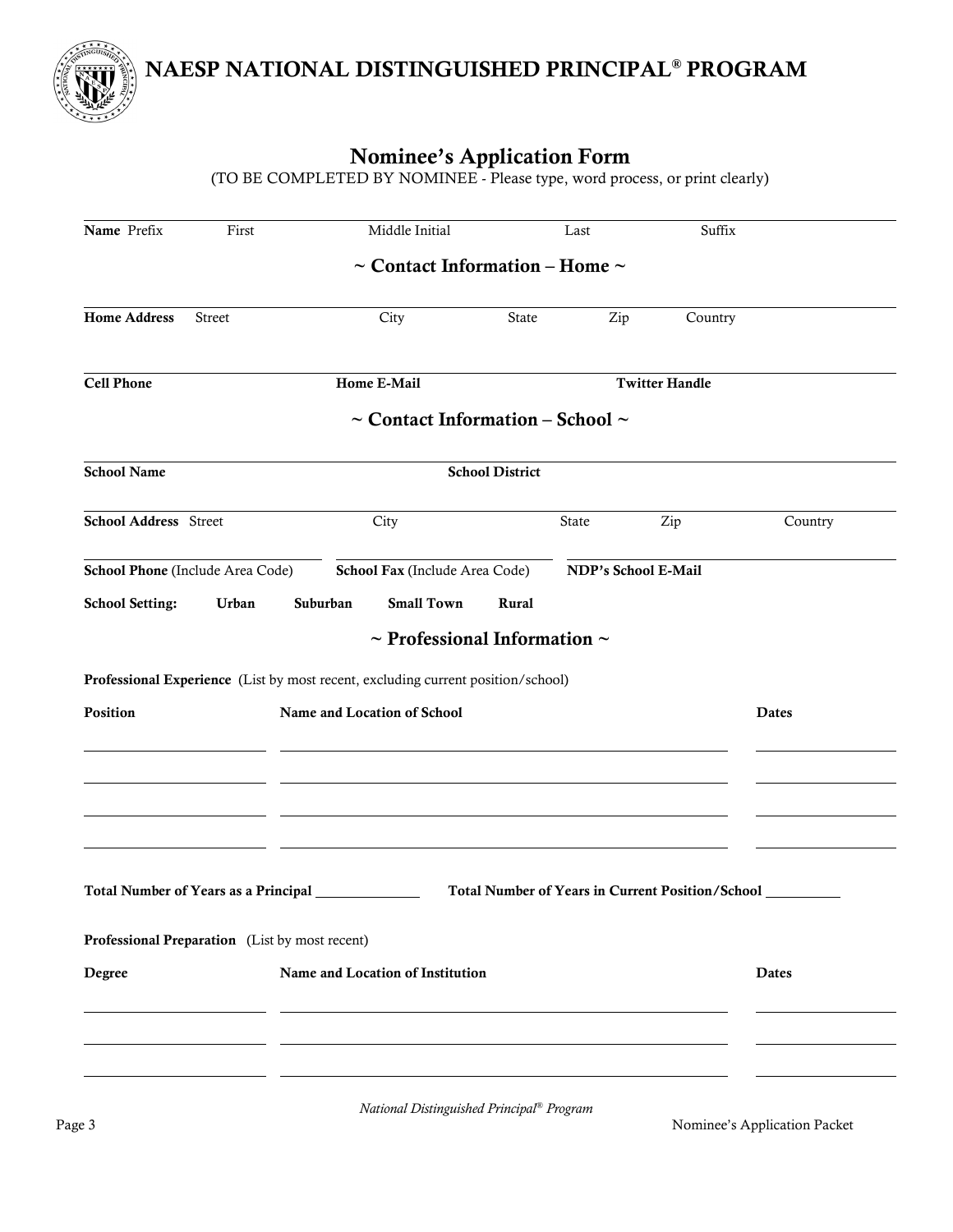#### $\sim$  School Information  $\sim$

#### School's Grade Configuration (check one)

| (must include either pre-K, K, 1, 2, 3, or 4, though older students may attend as well) |  |
|-----------------------------------------------------------------------------------------|--|
| Middle School Nominee – School's Grade Configuration                                    |  |

(may NOT include pre-K, K, 1, 2)

School Enrollment Students Receiving Free/Reduced-Price Meals %

| PRIVATE SCHOOL NOMINEE<br>$\sim$ Organization Information $\sim$                                                         |                                          |
|--------------------------------------------------------------------------------------------------------------------------|------------------------------------------|
| This nominee is representing<br><b>Council for American Private Education (CAPE) organization</b><br>Independent nominee | $\Box$ Other private school organization |
| Name of organization represented:                                                                                        |                                          |
| Name of Board Chair                                                                                                      | <b>Board Chair's E-Mail</b>              |
|                                                                                                                          |                                          |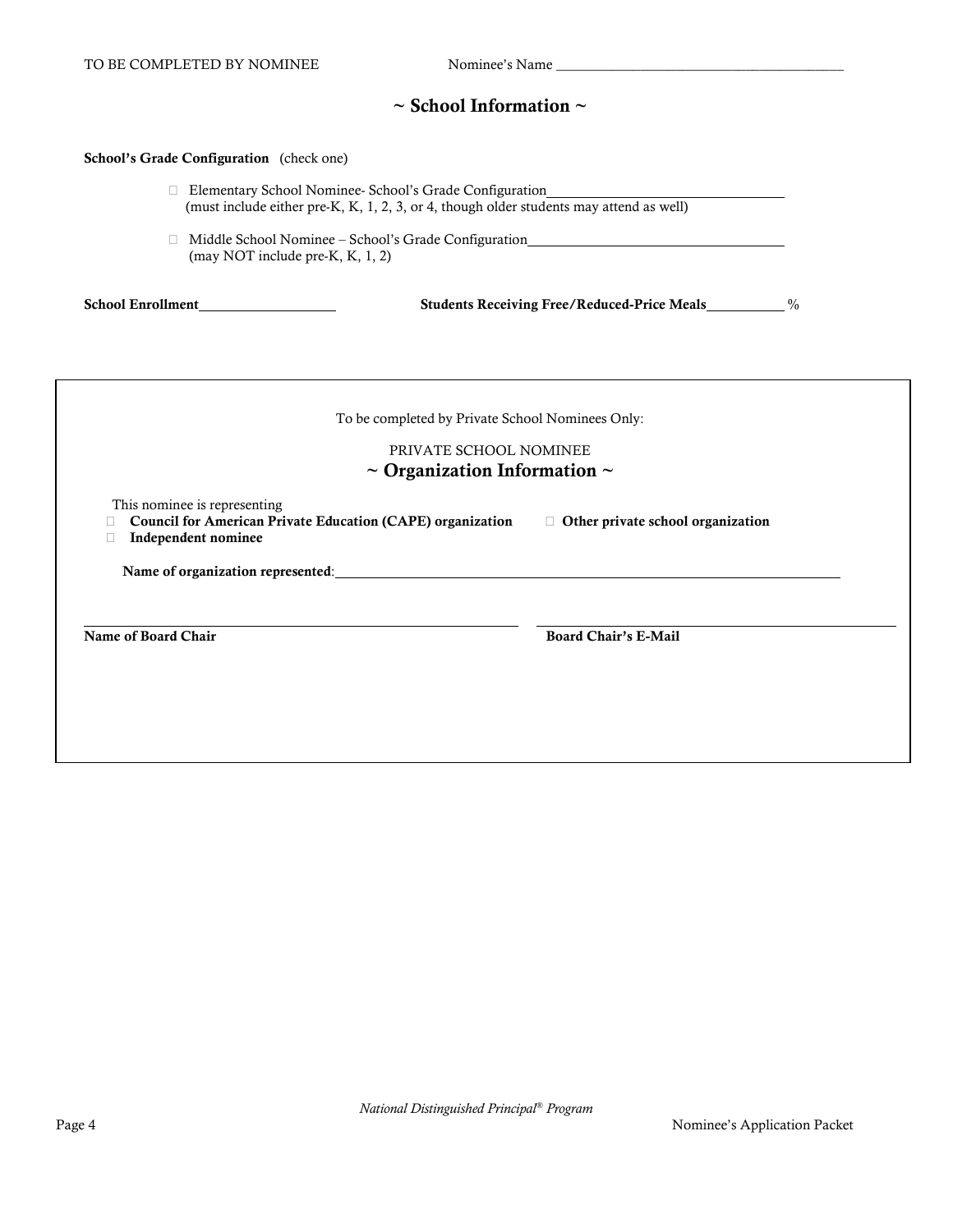# \*Save as individual document for easy uploading

# $\sim$  PROFESSIONAL ACTIVITIES, AWARDS, and HONORS  $\sim$

| Name of Professional Association/Organization                                                                                              | Offices Held / Awards Received         | Dates |
|--------------------------------------------------------------------------------------------------------------------------------------------|----------------------------------------|-------|
|                                                                                                                                            |                                        |       |
|                                                                                                                                            |                                        |       |
|                                                                                                                                            | $\sim$ SERVICE TO THE COMMUNITY $\sim$ |       |
| Name of Community Association/Organization                                                                                                 | Offices Held / Awards Received         | Dates |
|                                                                                                                                            |                                        |       |
|                                                                                                                                            |                                        |       |
|                                                                                                                                            |                                        |       |
| $\sim$ THREE MOST SIGNIFICANT ACCOMPLISHMENTS AS A PRINCIPAL $\sim$<br><u> 1980 - Johann Barn, fransk politik fotograf (d. 1980)</u><br>1) |                                        |       |
|                                                                                                                                            |                                        |       |
|                                                                                                                                            |                                        |       |
| <u> 1989 - Johann Barn, mars ar breithinn ar chwaraeth a bhaile ann an 1964.</u>                                                           |                                        |       |
|                                                                                                                                            |                                        |       |
| 3)<br><u> 1989 - Johann Barn, mars ann an t-Amhain Aonaichte ann an t-Aonaichte ann an t-Aonaichte ann an t-Aonaichte a</u>                |                                        |       |
|                                                                                                                                            |                                        |       |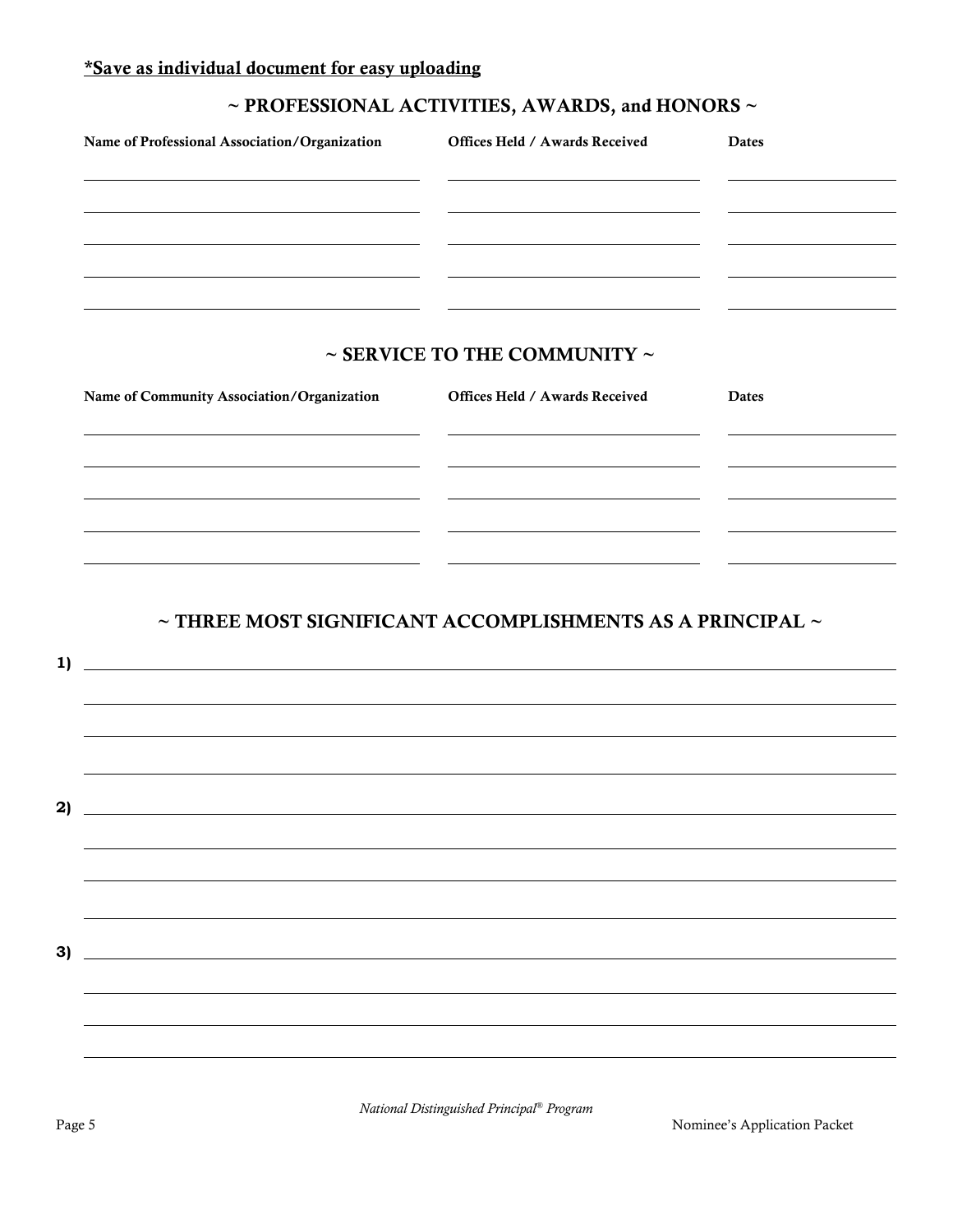## Best Practices for Better Schools

An important component of each NDP program is the compilation of Best Practices used in the schools of our National Distinguished Principals. We recently revised our submission guidelines based on feedback from principals. To that end, please submit your Best Practices in the manner explained below.

- Describe one to five practices that have worked well in your school. When appropriate, supply accompanying data (graphs, spreadsheets, tables, etc.) that address results and outcomes.
- Categorize each of your ideas by using the following abbreviations (many will fall into more than one category):
	- o AP Assessment Tools for Principals (Including Self-Assessment)
	- o CCS Common Core Standards
	- o EC Early Childhood Education
	- o PC Parent and Community Relations
	- o PR Principal's Role as Instructional Leader
	- o SA Student Assessments
	- o SI School Improvement Strategies

## FORMAT GUIDELINES (see attached sample copy):

- 1. At the top of your submission please include your name, title, and the name and address of your school (please see attached sample copy)
- 2. Separate each practice by title.
- 3. There is no word limit, but NAESP reserves the right to edit copy if necessary.
- o ST Standardized Tests
- o TA Teacher Assessment and Evaluation
- o TD Teacher and Staff Development
- o TL Turnaround Leadership
- o WC Whole Child Initiatives
- o 21st 21st Century Learning (problem solving, teaching creativity and collaboration across borders)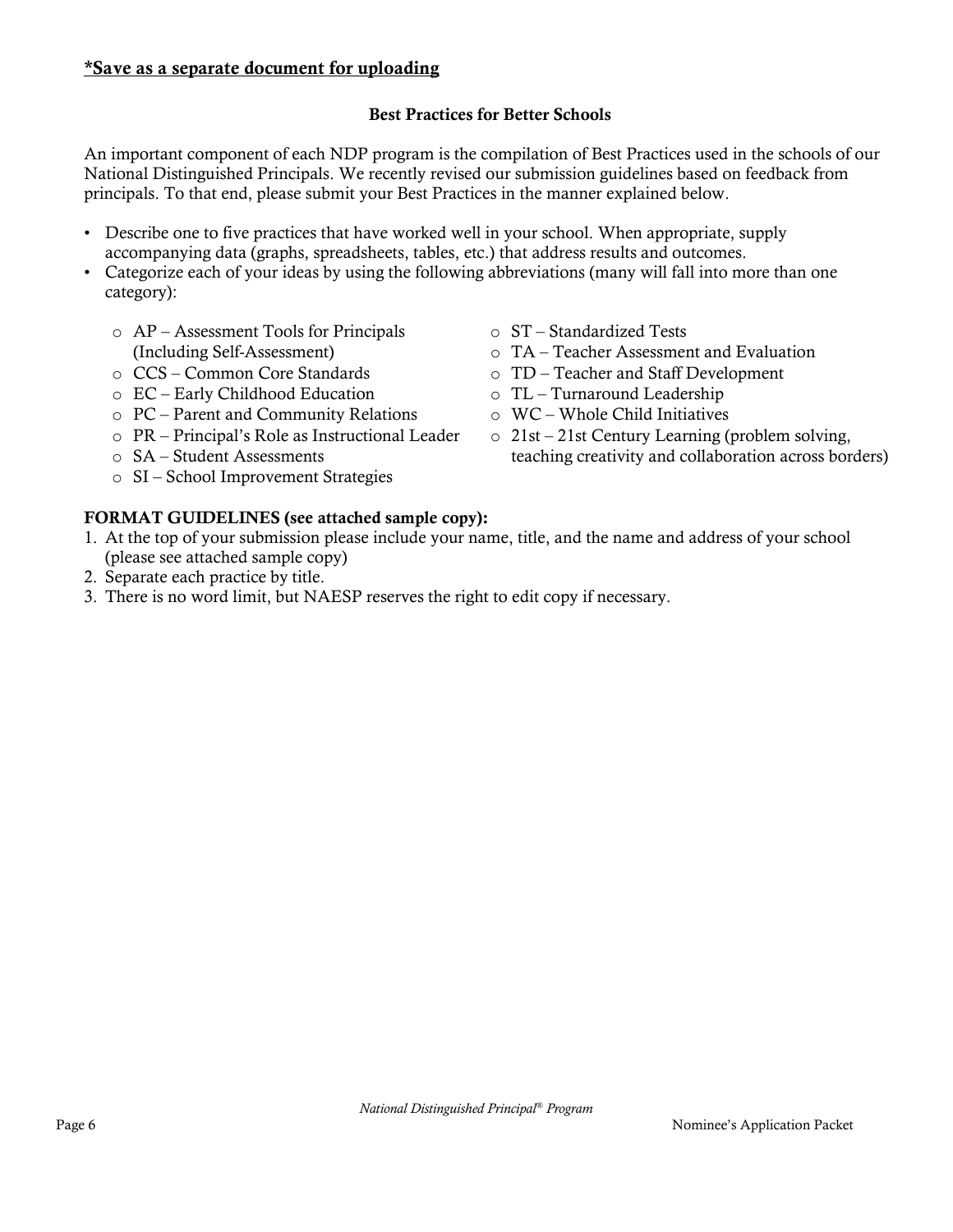Full Name, Title

School Name City, State

"Best Practices Sample"

Around the Corner, Around the World (21st, WC)

A goal of Name school district is to graduate world-class citizens who will become quality contributors in their communities and beyond. In past years, educators at School Name have reached out to schools as far away as Afghanistan and Japan, connecting children and exposing them to diverse customs and languages. School Name's students have learned that, despite cultural differences, kids are essentially just kids. Principal Name believes that same lesson can be taught by partnering with a school just around the corner.

He and his team approached the staff at the Name of Academy—where 95 percent of students are Latino and many students speak Spanish as their first language—to propose a partnership. Initially, the goal was for 4th graders at both schools to expand their understanding of what it means to be a community while learning math and science concepts together in a fun team-building activity called the Solar Sprint. But the program blossomed into more when teachers and principals began to share resources and time—and meals out—and students at both schools joined forces to feed hungry children around the world.

#### Implementation

Twelve LEGO E-Lab kits were purchased with Dream funds for the 4th grade classes at School Name so that they could participate in a Solar Sprint competition at School Name in June. Working in teams, students designed, built, tested and raced solar cars; in the process they learned about simple machines, renewable energy, speed and efficiency ratios, and other concepts. On the day of the race, engineering students from the Name of University came to display their race car designs and interact with students.

While students worked on their solar cars, they also engaged in community service projects. School Name students and their families collected and donated books—and much-needed sports equipment—to the Name of Academy. Children from both schools packaged 15,000 meal kits to support Kids Against Hunger, a humanitarian food-aid organization. Board of education members and the school superintendent were in attendance at the event to show their support.

#### Results

Fourth-graders from both schools applied math and science concepts and raced their cars in a friendly competition for a successful Solar Sprint. But the alliance that started with a math-science project went beyond what organizers had anticipated. School Name students organized a book drive for and took part in a collaborative service project with their new friends at the school.

And principals and teachers from the two schools became friends, sharing resources and ideas and helping out at one another's school events. The partnership was acknowledged by a National PTA's Family-School Partnership Award of Merit.

#### Next Steps

Pearson and his team plan to continue their relationship with school. They have applied for a grant to purchase computer equipment that will allow staff at the two schools to communicate more easily using video conferencing.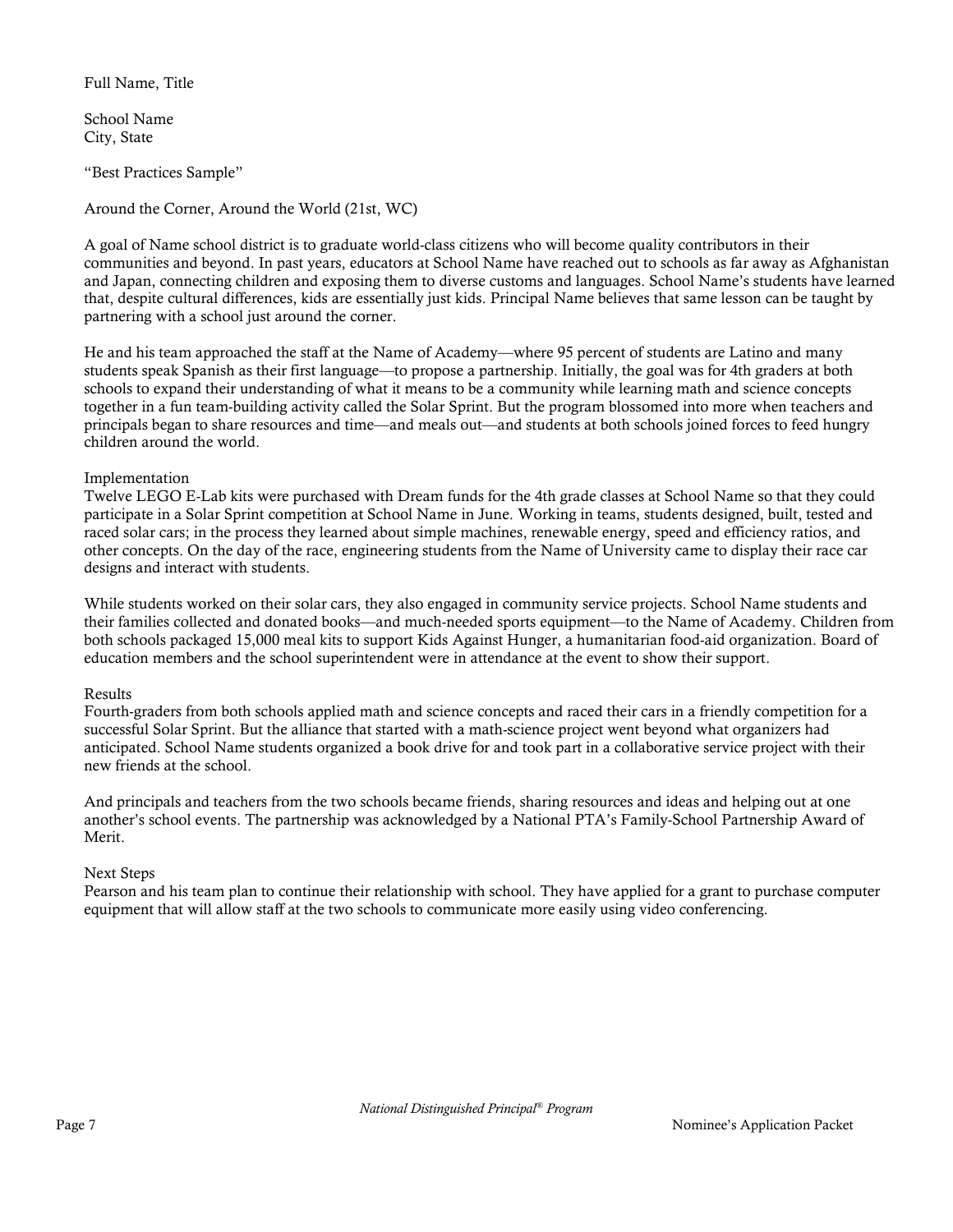### \*Save these as one individual document for easy uploading

## ~ SCHOOL LEADERSHIP STATEMENTS ~

Please answer the following four questions regarding your professional beliefs, practices, and accomplishments in each of these areas that qualify you to represent your state or organization as its National Distinguished Principal.

Please limit each response to a maximum of 300 words, answer each question on a separate sheet of paper, and include your name in the upper right hand corner of each page.

Question 1: How do you balance leadership and management duties to best support student achievement?

Question 2: How have you involved parents and community members in supporting student achievement?

Question 3: How do you support learners who are struggling, challenge learners who are excelling, and maintain high standards for all?

Question 4: How do you cultivate, monitor, and advance a positive climate in your building?

NAESP's *Leading Learning Communities: Pillars, Practices, and Priorities for Effective Principals* (2020) identifies nine key areas of effective school leadership. Please refer to these areas as you answer the four questions above.

- I. Establishing shared values and vision for schools.
- II. Engaging and communicating with families and the community.
- III. Emphasizing personal and professional well-being and development.
- IV. Leading personalized and collaborative teaching and learning.
- V. Distributing leadership among a community.
- VI. Supporting the academic, social and emotional, and physical needs of children and adults.
- VII. Managing talent and resources to maximize effective teaching and learning.
- VIII. Cultivating support in the district and community.
- IX. Focusing on what matters most.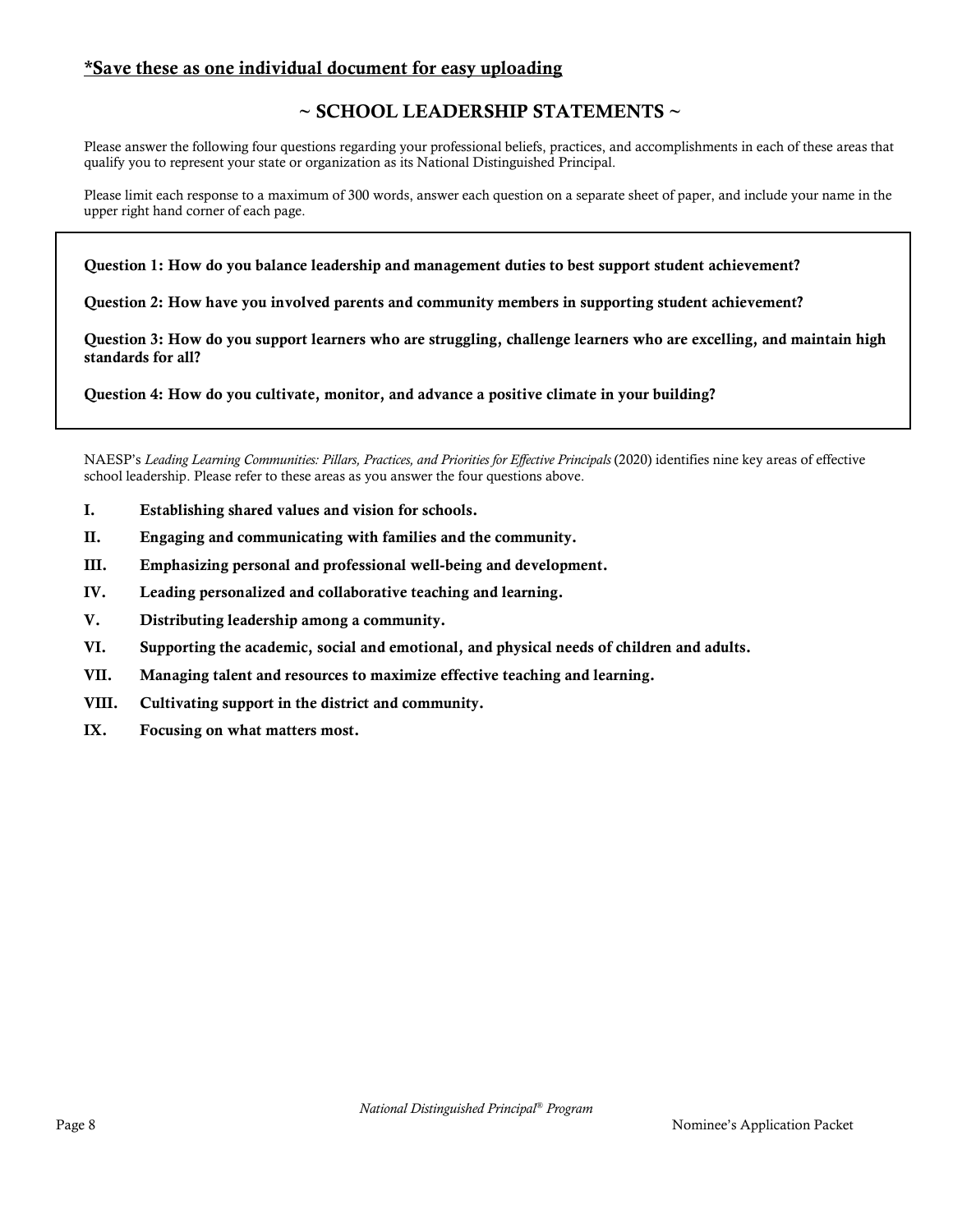

## SUPERVISOR'S CERTIFICATION FORM

The above-named principal has been nominated to be a **National Distinguished Principal.** This form is to certify that the principal's employer understands the following obligations and responsibilities inherent in acceptance of this award.

- The Distinguished Principal will be expected to travel to and from Washington, D.C. to participate in the two-day recognition events and ceremony.
- The National Association of Elementary School Principals will provide two nights lodging, an opening night welcome reception, and one dinner (the awards banquet) for each honoree and one guest. Costs for travel and other meals are assumed by the nominee, the school district, or other state or local sources.
- The Distinguished Principal may receive limited requests to represent the National Association of Elementary School Principals on national committees. In these cases, costs are borne by either NAESP or the sponsoring party.
- Publicity for the Distinguished Principal may generate occasional opportunities for speaking engagements at the state level as well as requests to visit the principal's school.

|                                                      | Name of Nominee                              |
|------------------------------------------------------|----------------------------------------------|
| as the National Distinguished Principal representing |                                              |
|                                                      | State, Private School, or Other Jurisdiction |
|                                                      |                                              |
| Name of Supervisor/Employer (please print)           | Title                                        |
| Address of Supervisor/Employer                       | Phone Number (including area code)           |
|                                                      |                                              |
| Signature of Supervisor/Employer                     | Date                                         |

*The National Distinguished Principal program does not discriminate.*

NOTE TO THE NOMINEE: Please submit this Nominee's Certification Form with your completed application packet to your state professional association, state affiliate NDP liaison, or private school authority.

*National Distinguished Principal® Program*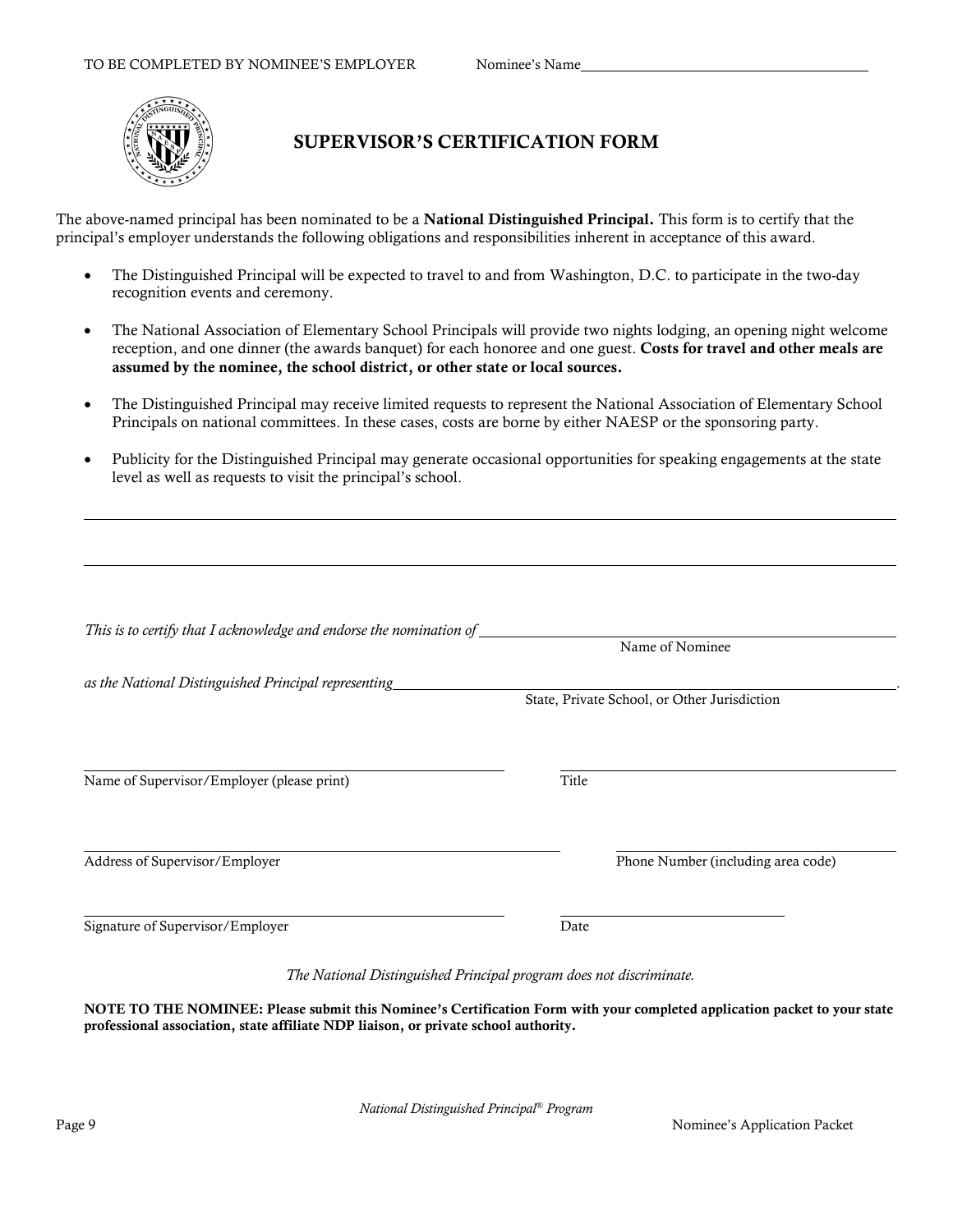

## National Distinguished Principal Document Checklist

The National Association of Elementary School Principals (NAESP) requires this completed packet of information on file for each National Distinguished Principal.

| <b>Application Packet</b>    | Four letters of reference:               |
|------------------------------|------------------------------------------|
| <b>Best Practices</b>        | Supervisor Fellow administrator          |
| Signed Affirmation Statement | Parent/civic/community member<br>Teacher |

\_\_\_\_ Supervisor's Certification Form

#### \_\_\_\_ A high-quality, color photo.

Photos should be a headshot (chest/shoulders up) with a plain, colored background.

# IMPORTANT!

NAESP needs a high-resolution, color photo of each NDP. Images need to be at least 300 dpi,  $1500 \times 2000$  pixels (5 x 7 inches) and in .jpg, .png, or.pdf format.

> Please include the name and state/organization as the file name (Ex: Jane Doe–VA or John Smith–DoDEA).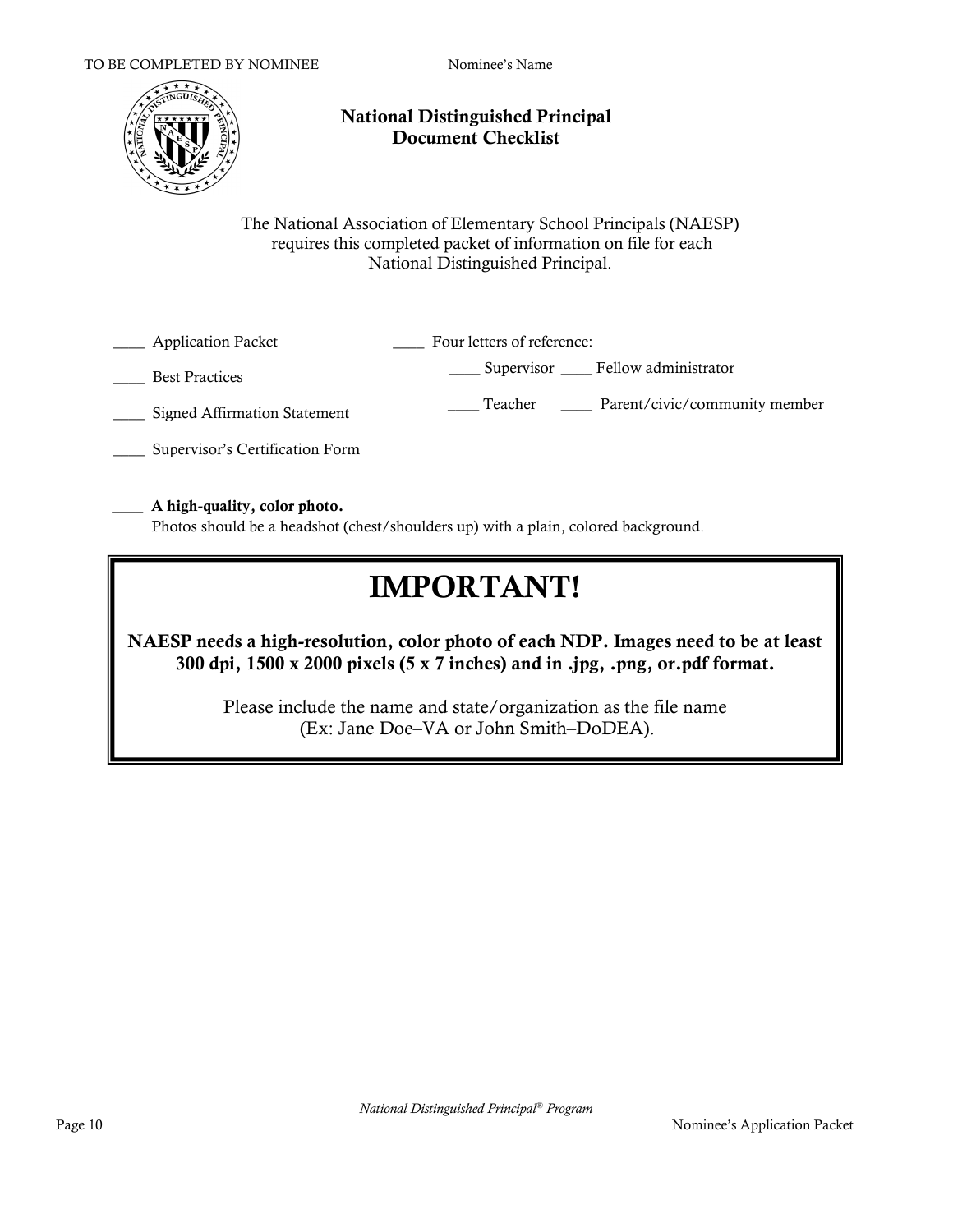

# NOMINEE REFERENCE FORM NATIONAL DISTINGUISHED PRINCIPAL

# Letters of Reference

Name of Nominee:

Each National Distinguished Principal nominee is asked to secure four letters of reference, one from each of the following persons: an immediate supervisor or superintendent, a fellow administrator, a teacher currently serving on the nominee's staff, and a parent/civic/community leader. Each letter of reference should include a copy of this form.

#### To the Nominee's Reference:

The National Distinguished Principal (NDP) selection committee appreciates your help in assessing this NDP candidate's skills and knowledge in the area of school leadership. Please base your comments on the nominee's professional performance. Limit your comments to one 8 ½ x 11" page, using at least 10 pt. type. If you prefer, your letter of reference may be mailed directly to the nominee's state affiliate or the organization that he/she represents.

#### This letter of reference is from (please check one):

|                             | The nominee's supervisor  | A fellow administrator |                                  |  |
|-----------------------------|---------------------------|------------------------|----------------------------------|--|
| A teacher                   |                           |                        | _A parent/civic/community member |  |
| Please print or type.       |                           |                        |                                  |  |
| Printed Name of Reference   |                           |                        | Title                            |  |
| Address                     |                           |                        |                                  |  |
| City                        | State                     | Zip                    | Country if not USA               |  |
| Phone (including area code) | Fax (including area code) | E-Mail Address         |                                  |  |
| Signature of Reference      |                           | Date                   |                                  |  |